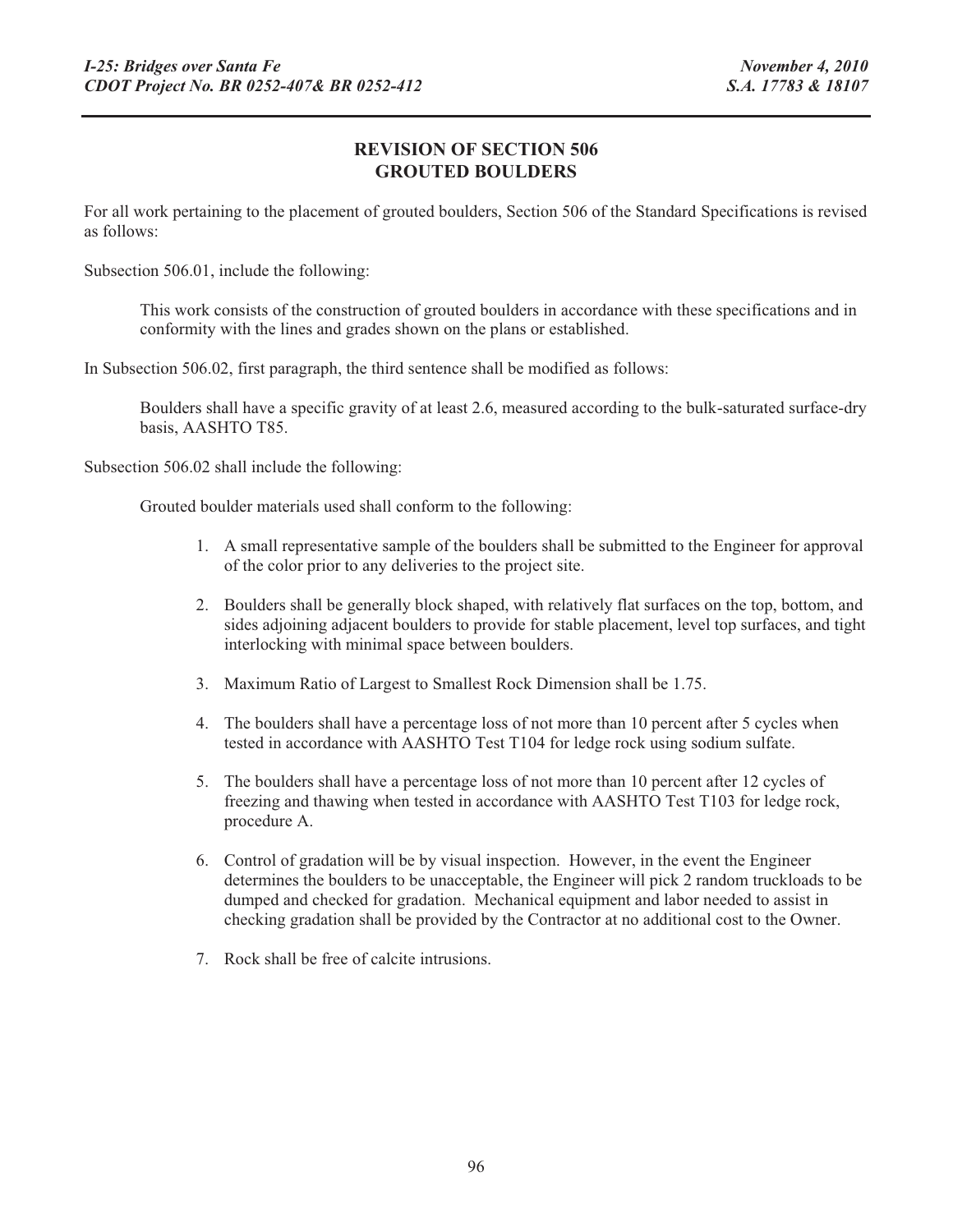## **-2- REVISION OF SECTION 506 GROUTED BOULDERS**

8. Grout: Concrete for the grout shall be an approved batch meeting the following requirements: All concrete shall develop 3200 psi compressive strength within 28 days. One cubic yard of grout shall have a minimum of 6 sacks of Type II Portland cement. A maximum of 25% Type F fly ash may be substituted for the Portland Cement. The stone aggregate shall be comprised of 70% natural sand (fines) and 30% 3/4-inch rock (coarse), the slump shall be within a range of 4 to 6 inches and air entrainment shall be 6.5 percent +/- 1.0 percent. Stiffer grout mix or other measures shall be used for steeper slope applications as approved by the Engineer. The water/cement ratio shall not exceed 0.48. The grout shall contain 1.5 pounds per cubic yard of Fibermesh synthetic fiber reinforcement per manufacturer's instructions. The contractor shall submit grout mix design information as specified in Section 601.

Contractor shall furnish laboratory test results that the boulders meet the gradation and specific gravity requirements and the abrasion resistance/compressive strength requirements.

Subsection 506.03 shall include the following:

Prior to placement of boulders, the Engineer shall be notified in order to approve the depth and limits of boulders.

The subgrade to receive each boulder shall be excavated and any unstable material shall be removed. Approved material shall be placed and compacted in a maximum of 8-inch lifts to 95% of Maximum Standard Proctor Density (ASTM D698) and within 2 percent of optimum moisture to re-establish the subgrade of each boulder. Removal and replacement of unstable material shall only be completed at the direction of the Engineer.

The top of all boulders shall be as indicated on the Drawings. Finished grades and subgrades for boulders will be determined from the height of each boulder used.

Boulders shall be carefully picked and arranged so that adjacent rock surfaces match within 2 inches in top elevation and 2 inches along the vertical exposed face or channel side of rock (unless otherwise indicated in the drawings). Boulders shall be placed such that adjacent boulders "touch" each other and voids do not exceed 4 inches. It is the intent of construction to minimize voids and grout placed between boulders. Boulders shall be arranged in a step-like fashion and/or in rows to form "steps" as indicated on the Contract Drawings.

The grout depth shown on the Drawings applies to overall mass of grouted boulders and is intended to generally keep the top of grout well below the top of boulders; however, the depth of grout and/or size or placement of boulders shall be adjusted at the perimeters of the grouted boulders, and at the upstream and downstream ends of drop structures.